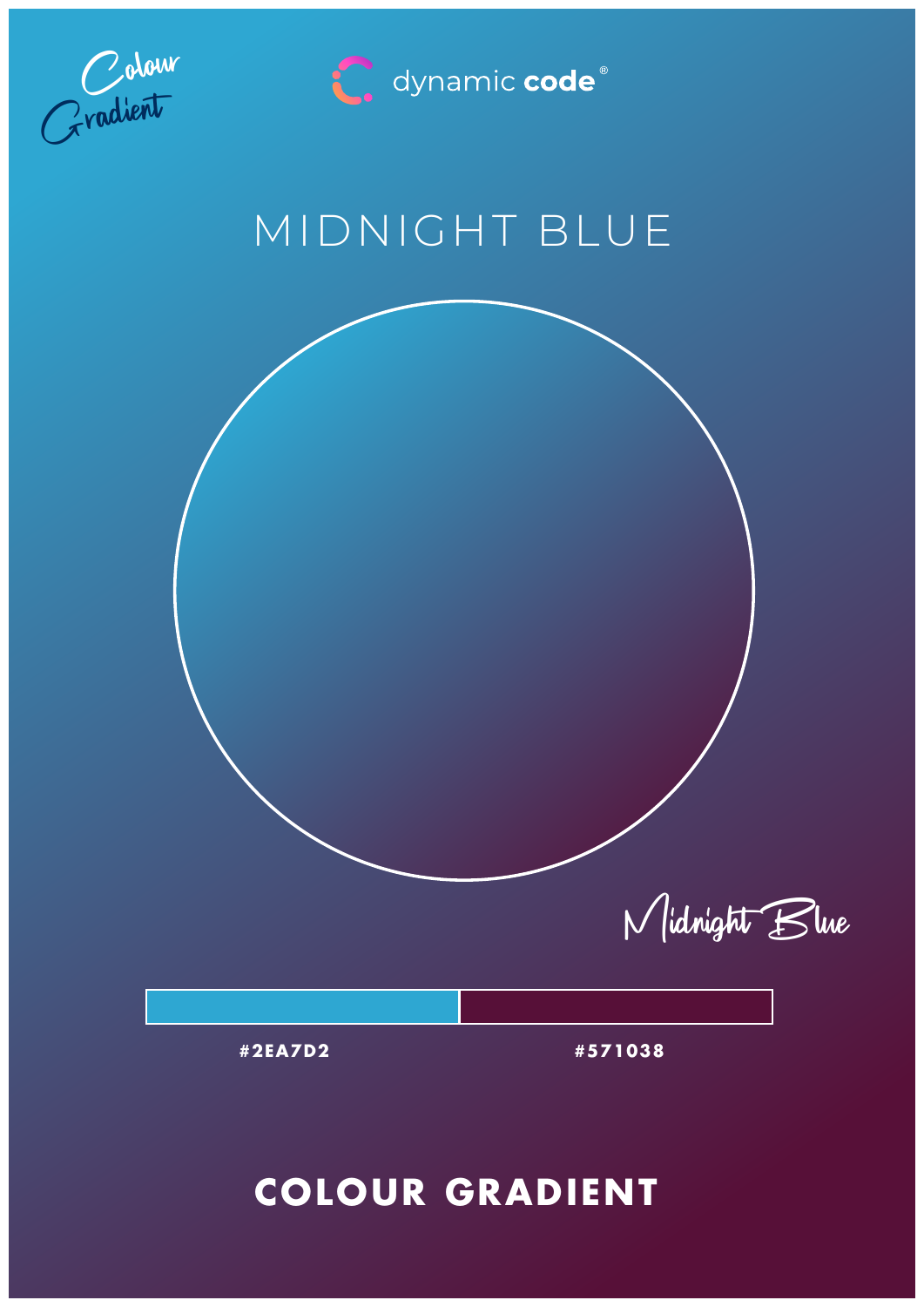



# PINK VELVET



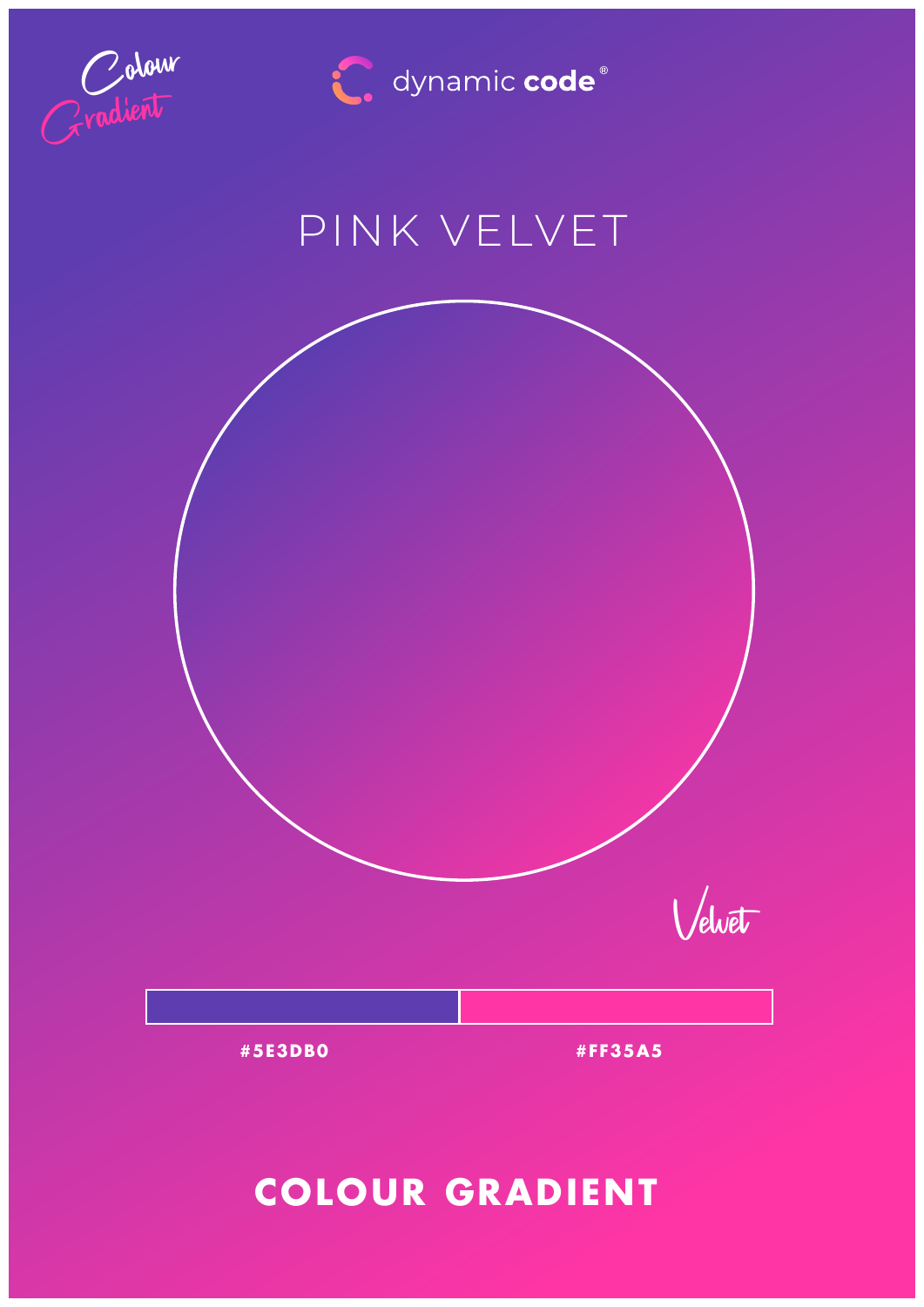



# CANDY CITY

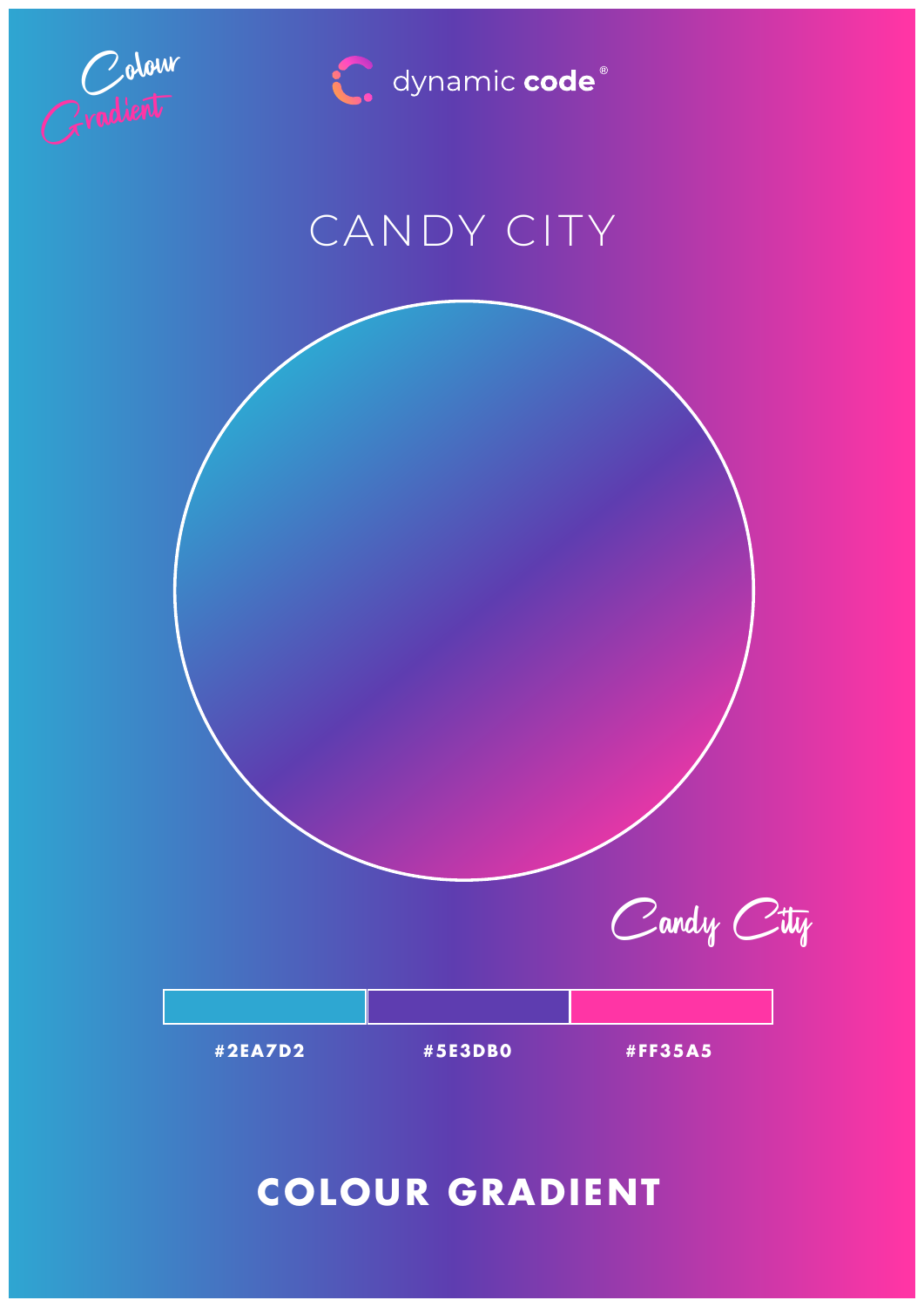



## PURPLE LAVA

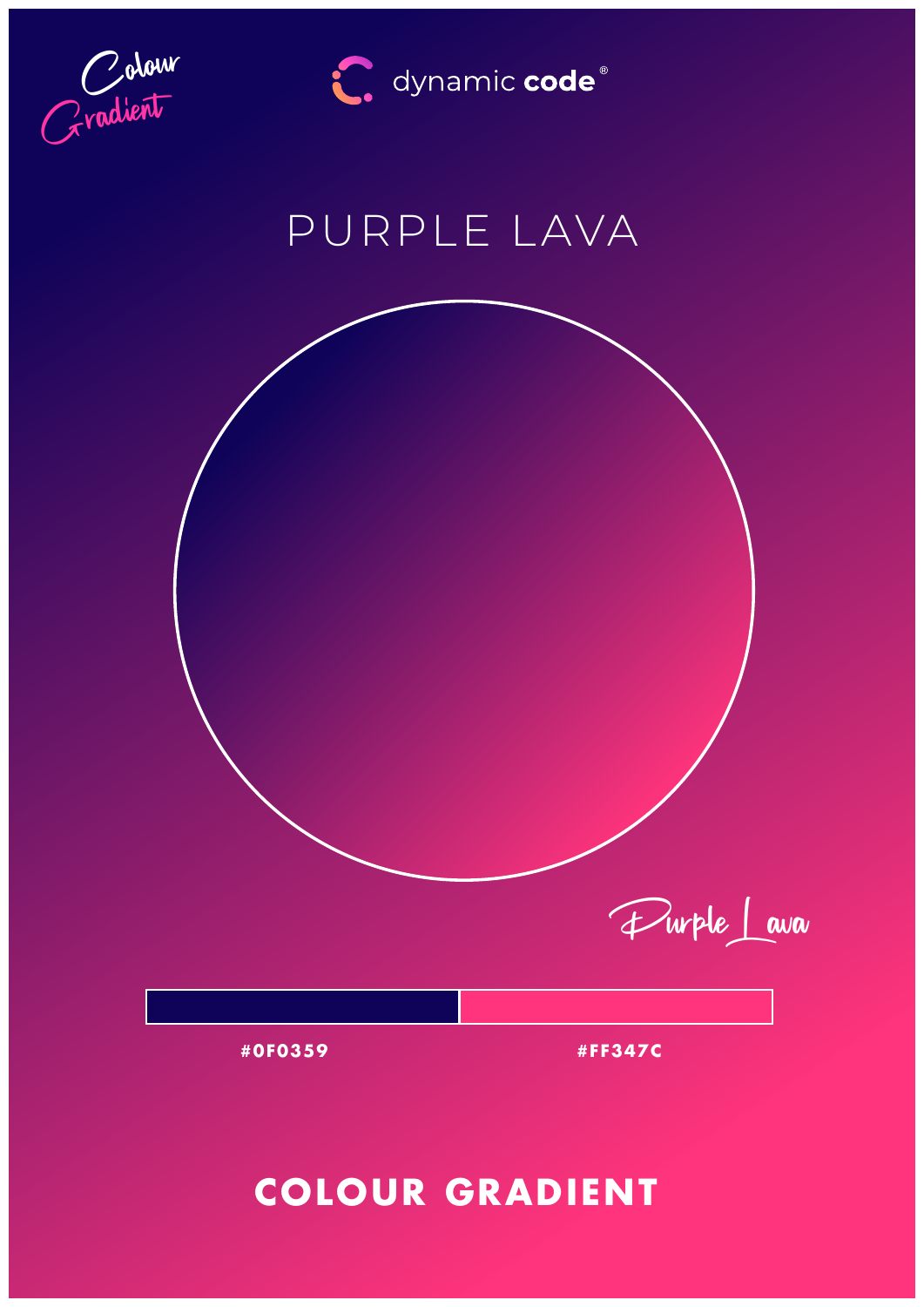

C. dynamic code®

## GLOW WORM

Glow Worm

**#054368 #D4EEE1**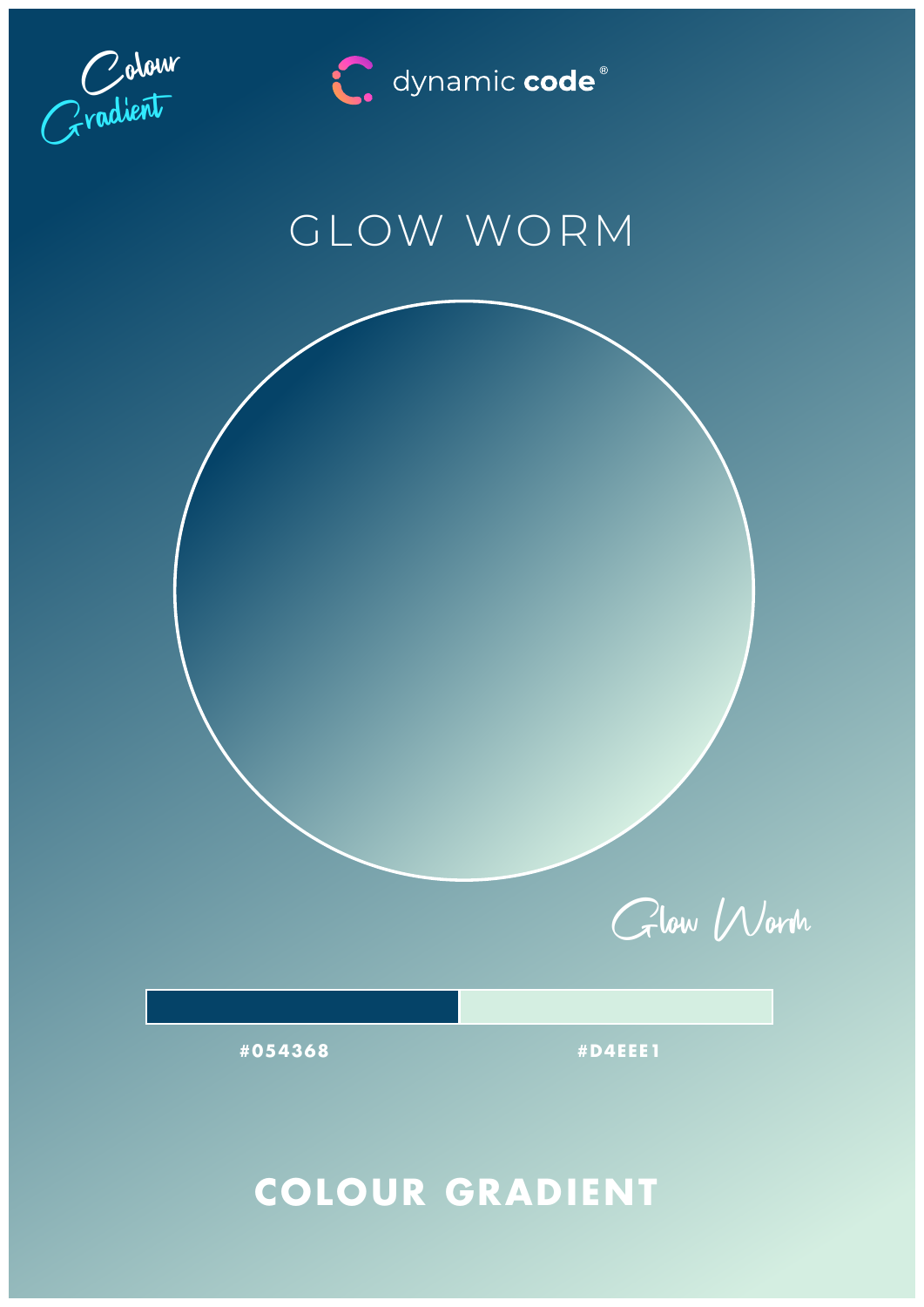



## DUSK

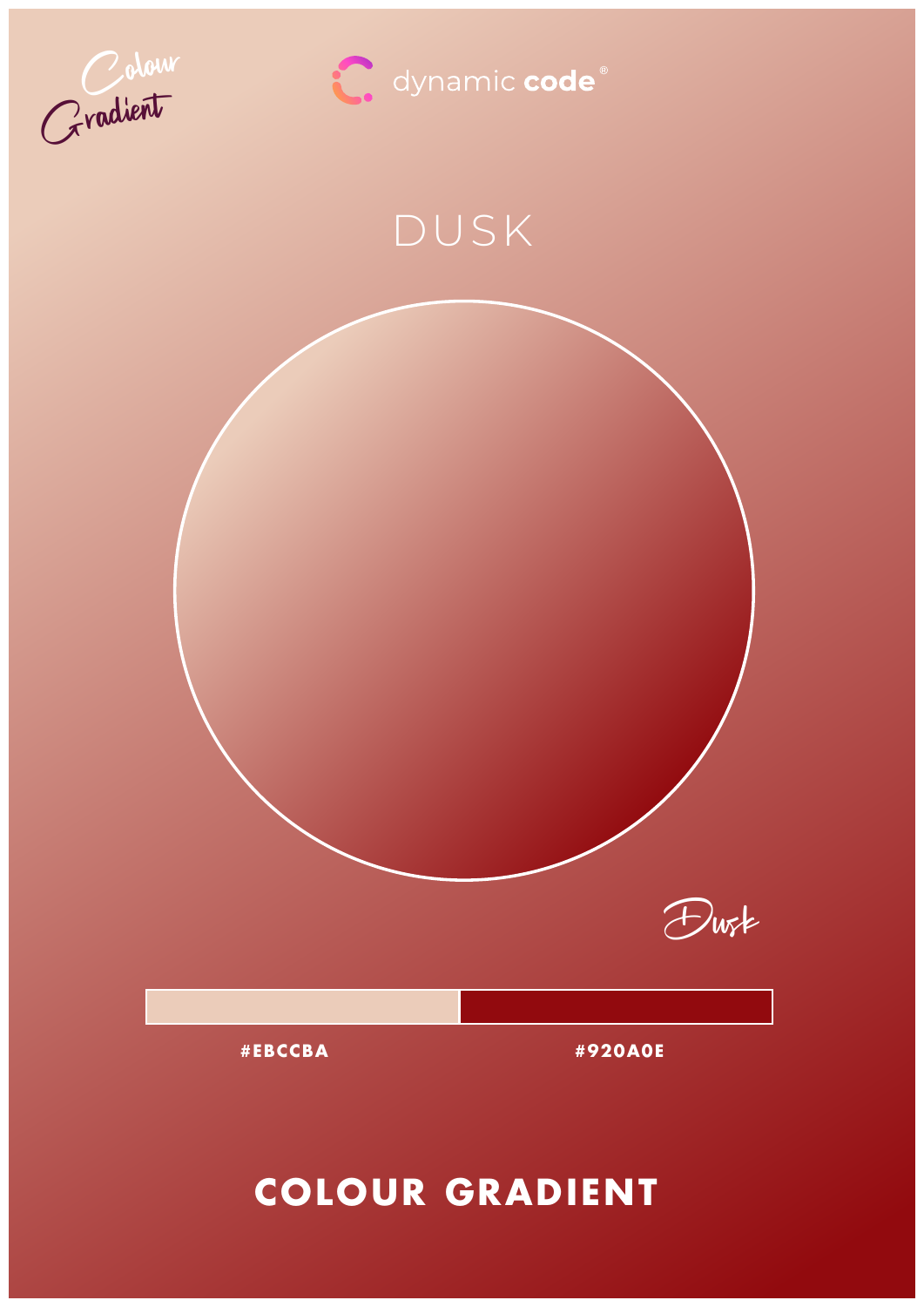



## SUAVE

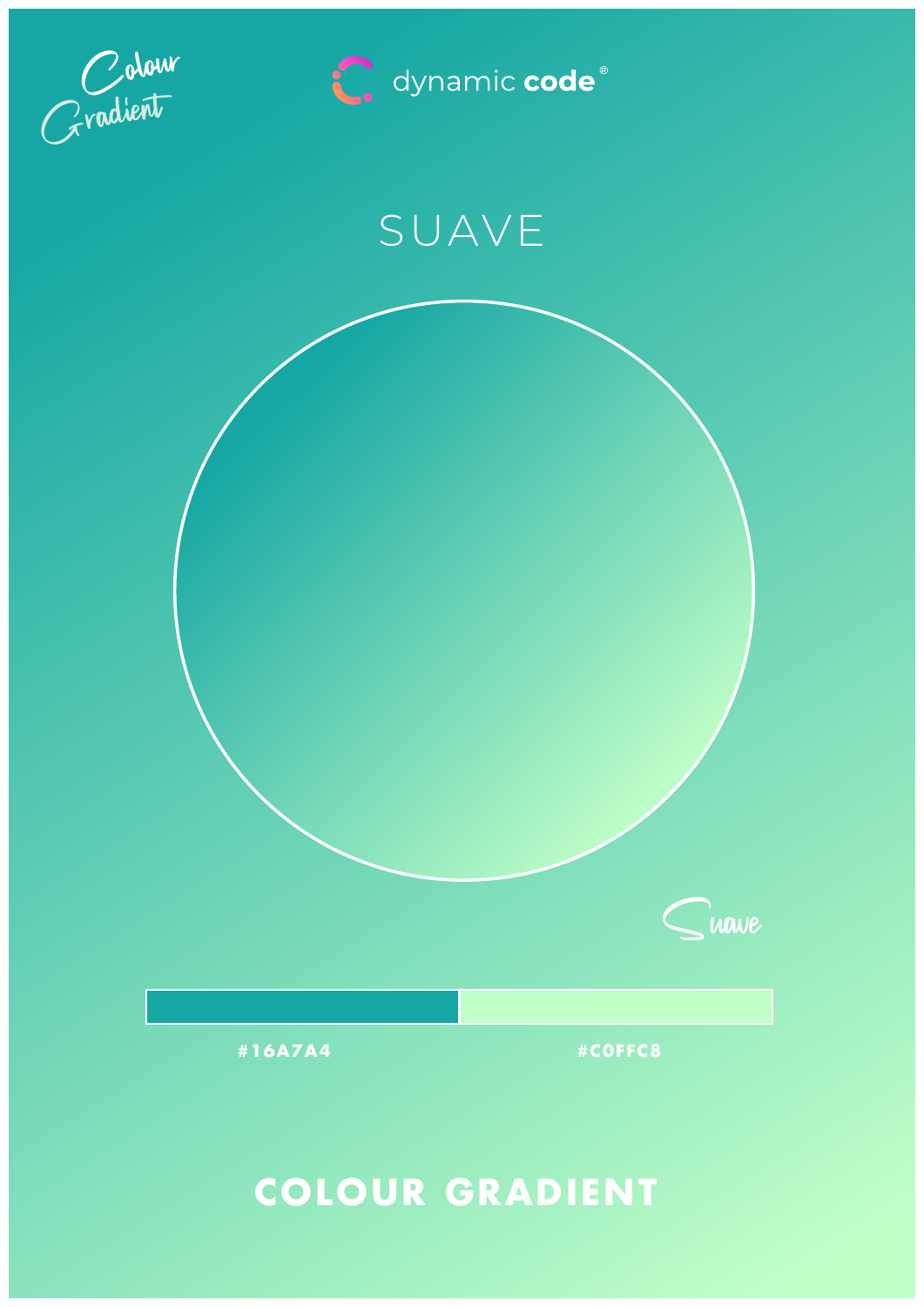

C. dynamic code®

## PURPLE HAZE

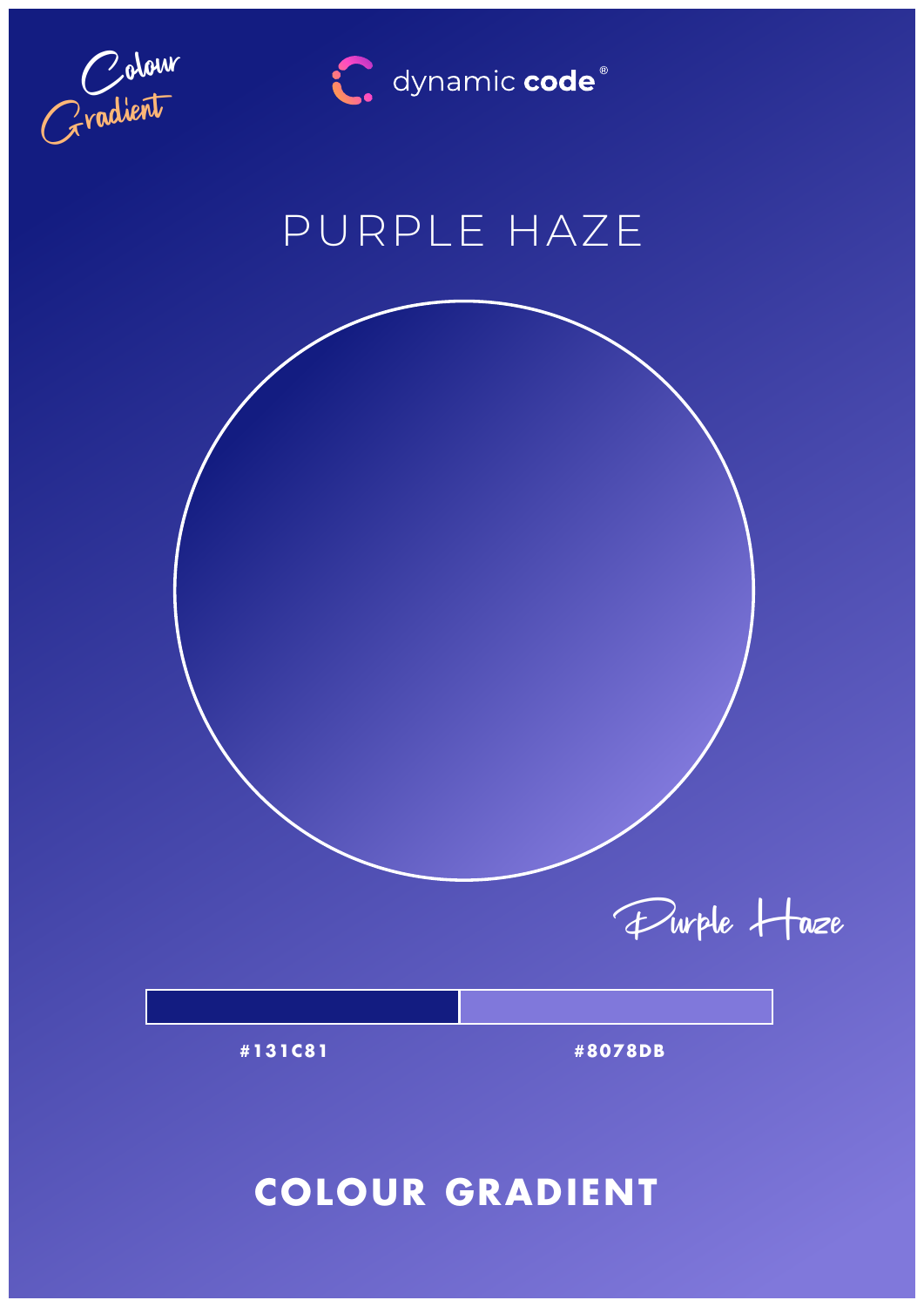



## SUEDE

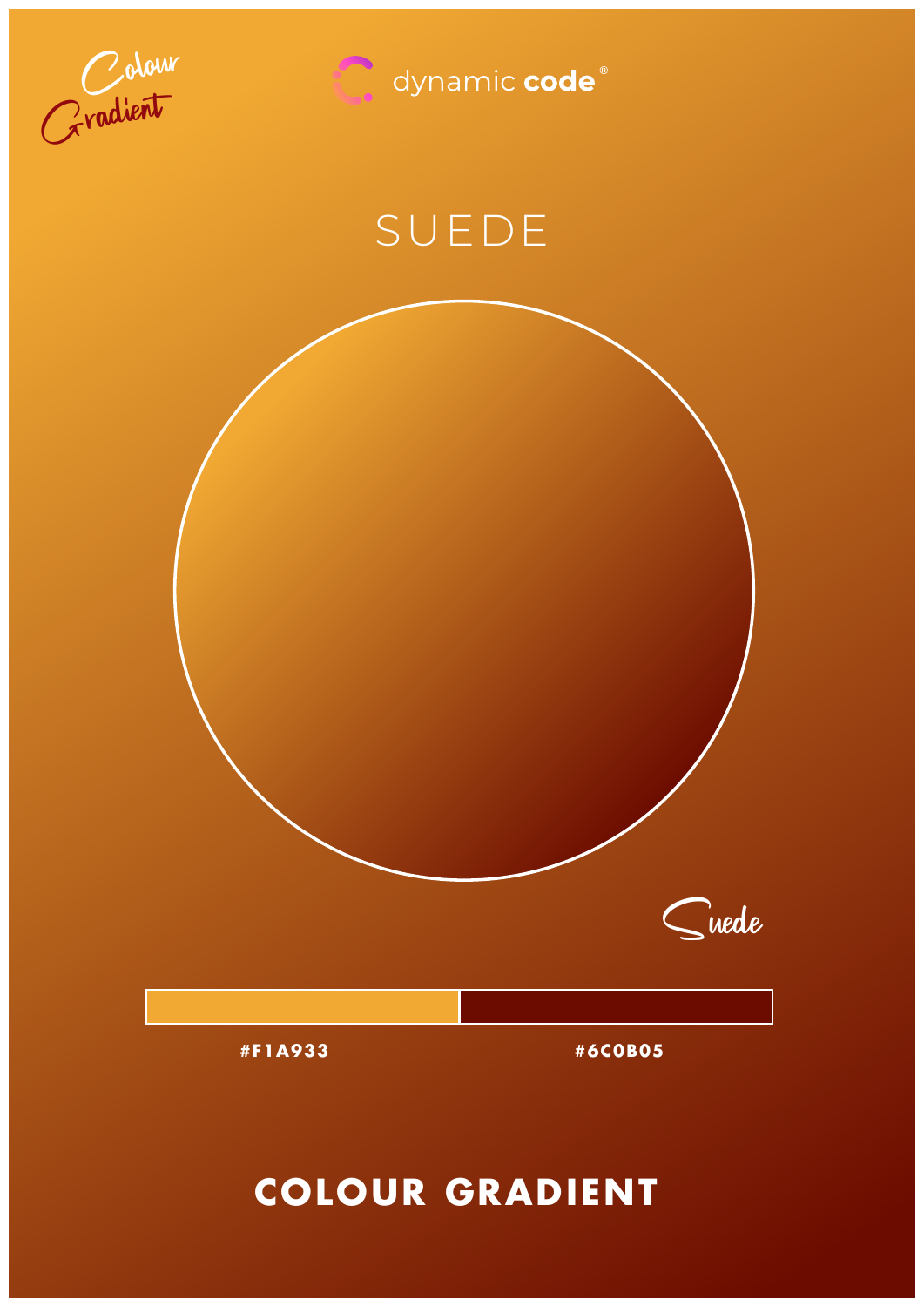



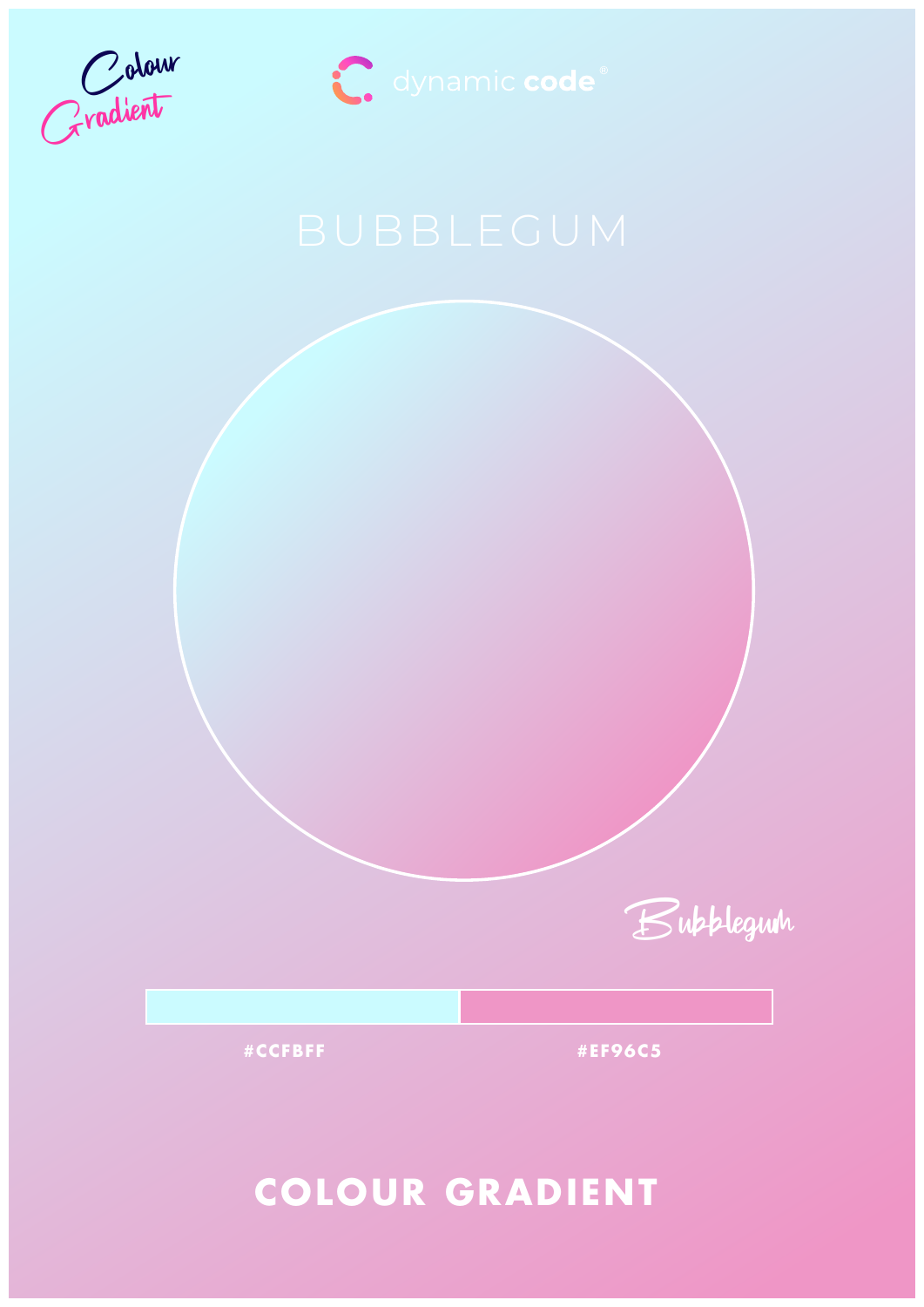![](_page_10_Picture_0.jpeg)

dynamic code<sup>®</sup>

## PINK FLAMINGO

![](_page_10_Figure_3.jpeg)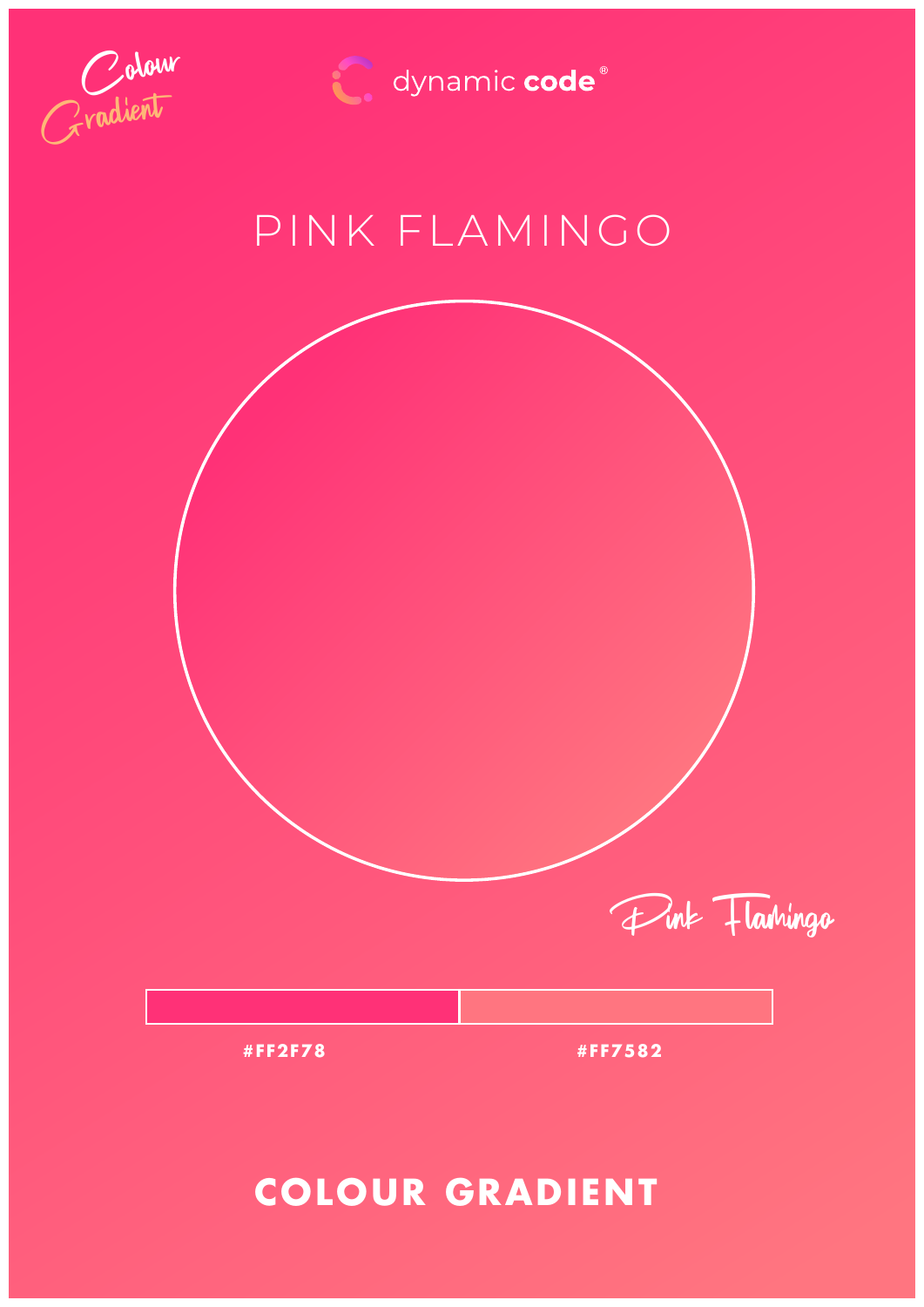![](_page_11_Picture_0.jpeg)

![](_page_11_Picture_1.jpeg)

## BLUE LAGOON

![](_page_11_Figure_3.jpeg)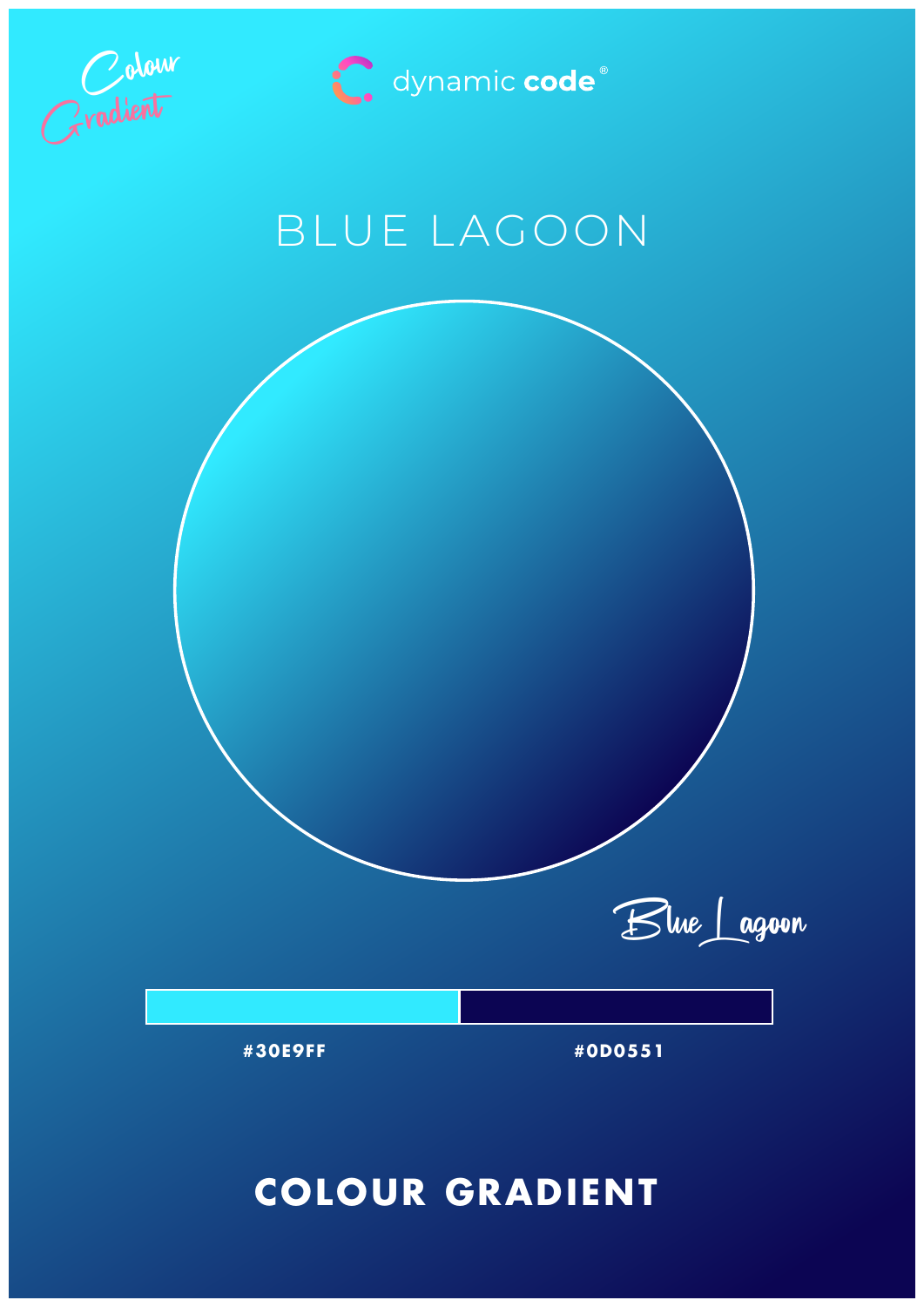![](_page_12_Picture_0.jpeg)

dynamic code®

# SUNRISE

![](_page_12_Picture_3.jpeg)